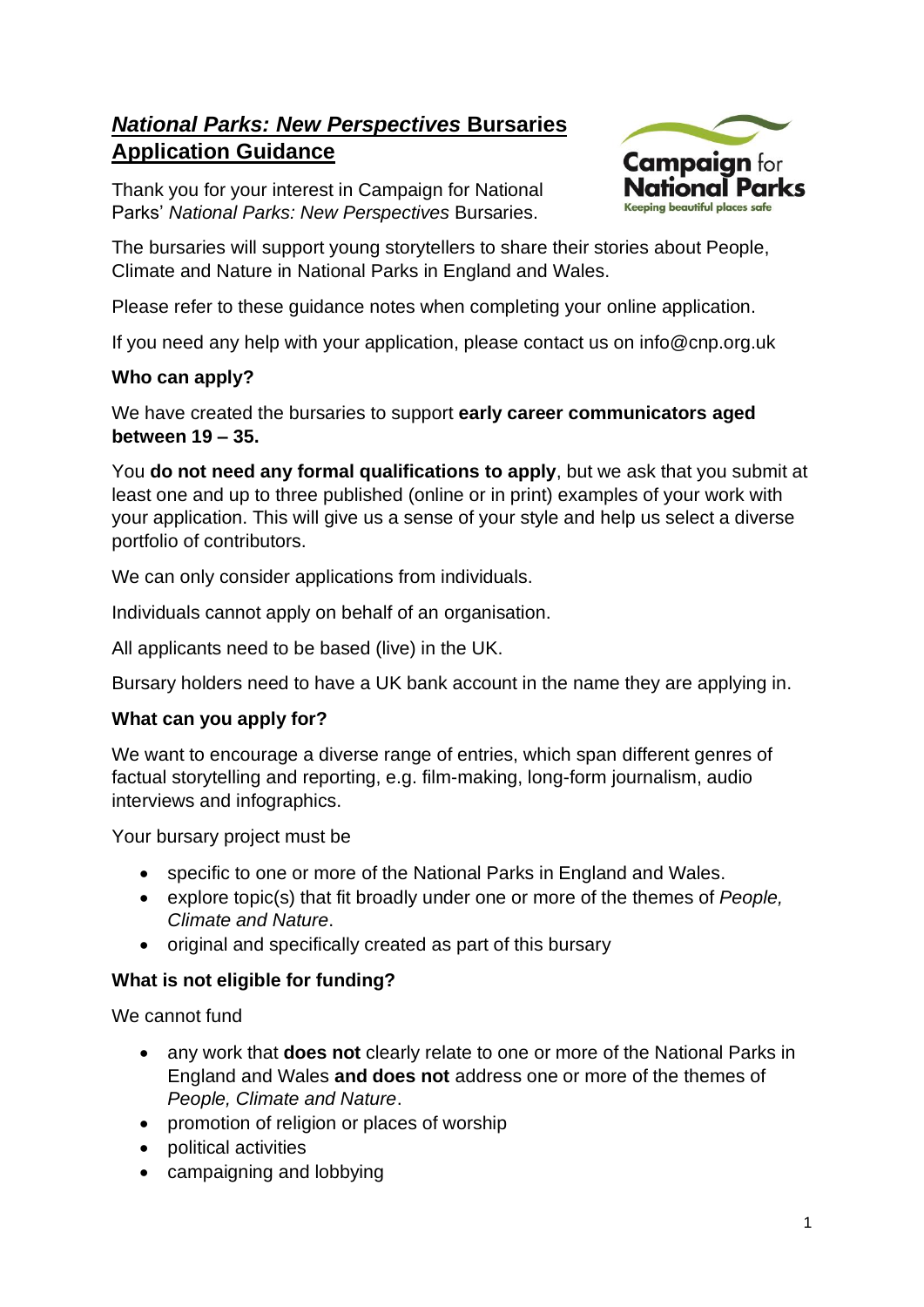- academic research
- generic travel writing without specific reference to the bursary themes

#### **About you**

#### **Your details**

- Name
- Address
- Email
- Phone
- Age: 19-21 [ ] 22-29 [ ] 30-35 [ ]

#### **Please tell us a bit more about yourself (max. 250 words)**

What is your background and relevant experience? How would you describe your storytelling approach?

#### **Example of your work (links preferred, otherwise max file size 7MB)**

Please submit at least one and up to three published (online or in print) examples of your work with your application.

#### **Your bursary project**

#### **What is your proposed bursary project about (max. 350 words)?**

Please tell us about

- your chosen topic(s) and the National Park(s) you will be focusing on
- the media format in which you are going to present your project
- how you are going to deliver the project (delivery milestones, key tasks and methods used)

Please consider the following questions when defining your project:

- What do National Parks mean to you?
- What are the stories about your chosen National Park(s) that need telling?
- What is your vision for your chosen National Park(s)?
- Why is this project important?
- What is the impact you are hoping to achieve?
- What is ambitious, fresh and imaginative about your project?
- How will it contribute to your professional development or create future opportunities?
- Who are your audiences?
- Whose voices are you trying to amplify?
- Who do you need to engage with on this?

#### **Budget**

#### **How will you use the funding?**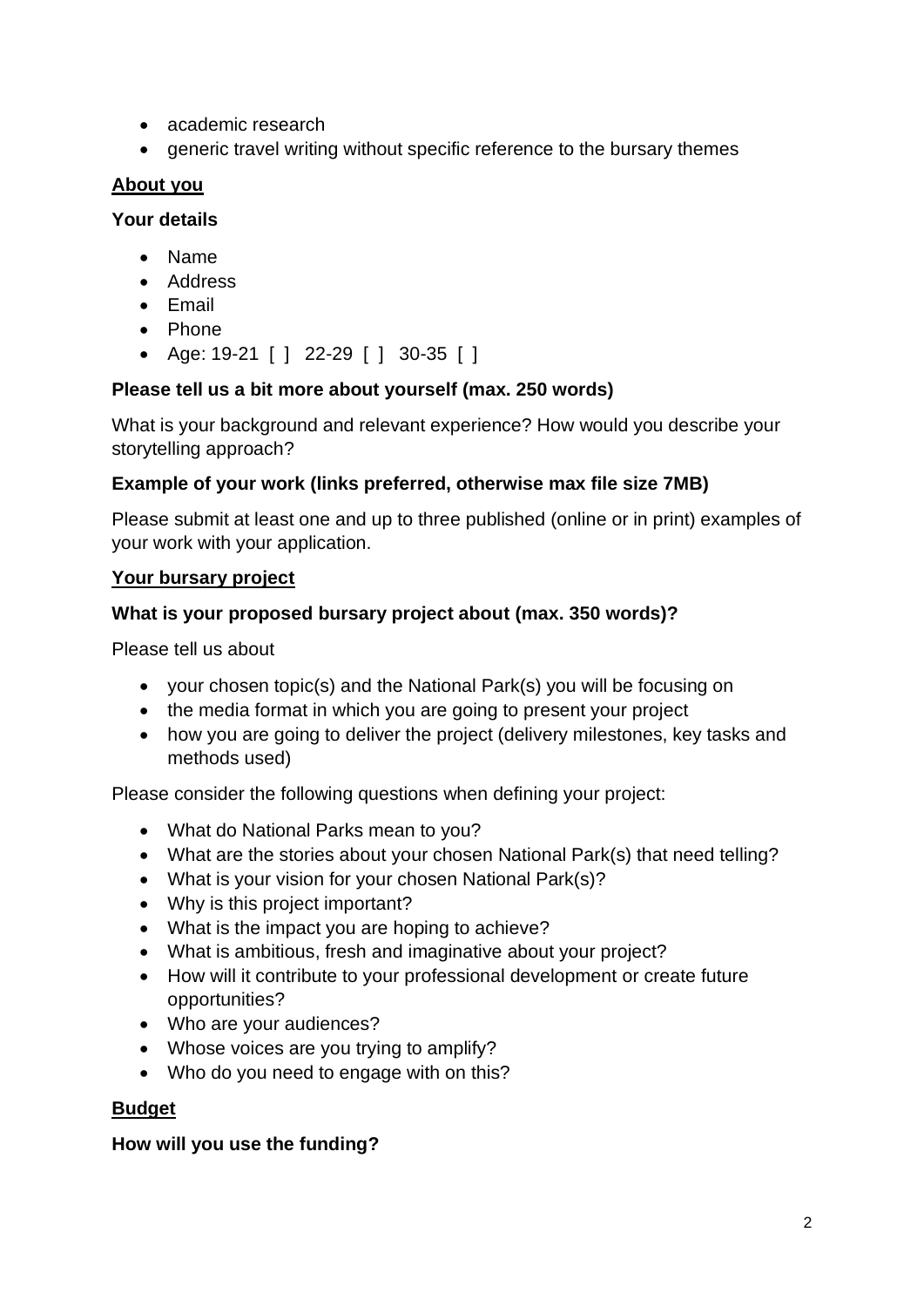Each bursary provides a maximum of £1,000 to cover the costs of delivering your project.

The funding can be used for costs directly associated with your project, including

- Travel, accommodation and subsistence
- Access to data and resources
- Events and other forms of audience engagement (if you are planning to include this in your project)
- Materials
- A fee for your own time
- Cost of childcare or other assistance you may need to deliver your project

If you are unsure about the eligibility of specific items of expenditure, please contact us on info@cnp.org.uk

Please include a breakdown of how you plan to use your funding. If your application is successful, you will have an opportunity to update your budget breakdown as part of your detailed project planning.

#### **We cannot fund**

- Retrospective cost for work carried out or expenses incurred before the bursary was awarded
- Cost that are not directly related to the bursary project
- Equipment such as laptops or mobile phones

# **Key dates**

- 1 October 2021 *National Parks: New Perspectives* bursary programme **launches**
- 19 October 2021 Application preparation workshop for interested applicants
- 4 November 2021 Deadline for applications
- w/c 15 November 2021 Selection panel chooses 5 winners
- w/c 22 November 2021 Successful applicants notified
- 1 December 2021 Projects start
- 9 December 2021 Storytelling workshop by Ocean City Media
- 4 March 2022 Projects complete

#### **Diversity, Equality and Inclusion**

We believe that understanding and making progress towards diversity, equity, and inclusion is critical for delivering our mission and want to ensure fair opportunities and outcomes for the people we work with by actively engaging in understanding and responding to people's context, culture and characteristics.

We ask that you complete a Diversity, Equity and Inclusion monitoring form with your application. Filling in this form is voluntary. Your information will be used to help us better understand the current impact and reach of our work and where we need to invest in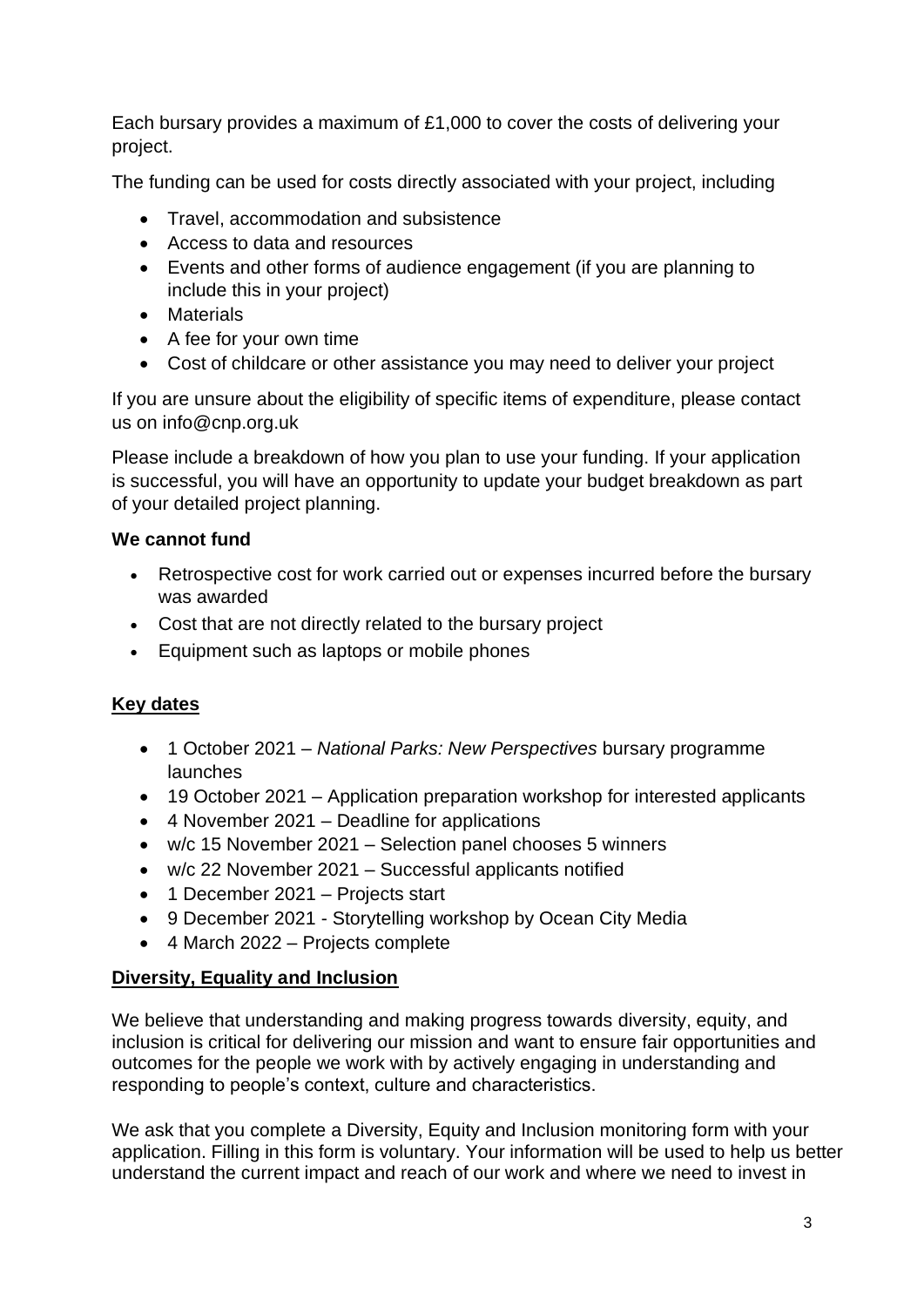removing barriers to access. It will **NOT** be used to assess your application and will **NOT**  be seen by the selection panel.

## **Application Terms & Conditions**

The *National Parks: New Perspectives* Bursaries programme is owned and run by the charity Campaign for National Parks. It is a free-to-enter scheme aimed at early career communicators which offers bursaries of £1,000 along with training and mentoring support led by our partner Ocean City Media.

The programme opens for entries on **Friday 1 October 2021**. The **deadline for the entries is Thursday 4 November 2021 at 23:45 GMT**. Successful applicants will be announced by the end of November 2021 and will be contacted using the details provided in the online application form. All bursary projects need to be **completed by 4 March 2022.**

All entries must be submitted **via the [online form](https://www.surveymonkey.co.uk/r/CNPPhotoComp21)**. Incomplete application forms cannot be considered. By submitting the application form, applicants confirm that they have read the application guidance and accept the Terms & Conditions.

If you're unable to apply online, please contact us via email on: [info@cnp.org.uk](mailto:info@cnp.org.uk) or leave a voicemail on: 020 3096 7714 and we can advise of alternative options.

# **Copyright**

Applicants must be the original submission creator and solely hold the copyright; they remain the copyright holder to any entries submitted by themselves. Those awarded a bursary agree to allow Campaign for National Parks the free usage of their completed bursary projects in any medium, including print and digital in relation to the *National Parks: New Perspectives* Bursaries programme and when raising awareness of the programme themes of People, Nature and Climate Change in National Parks. After the successful applicants have been announced, any entries that were not shortlisted will be deleted.

Campaign for National Parks will try to ensure the bursary holders will be credited on all media, but in the event of inadvertent omission of the credit, the bursary holder agrees that Campaign for National Parks is not liable. It is the applicant's responsibility to ensure that all necessary permissions required for their bursary project are obtained and that their work complies fully with the appropriate professional standards.

### **How we use your data**

Campaign for National Parks are known as the 'Controller' of your data which means we have ultimate responsibility about how your data is used. We will only collect and process the personal data you provide for the purpose of assessing your application and administering the *National Parks: New Perspectives* Bursaries programme. We will not share your details and your information will not be processed outside of the EEA (European Economic Area).